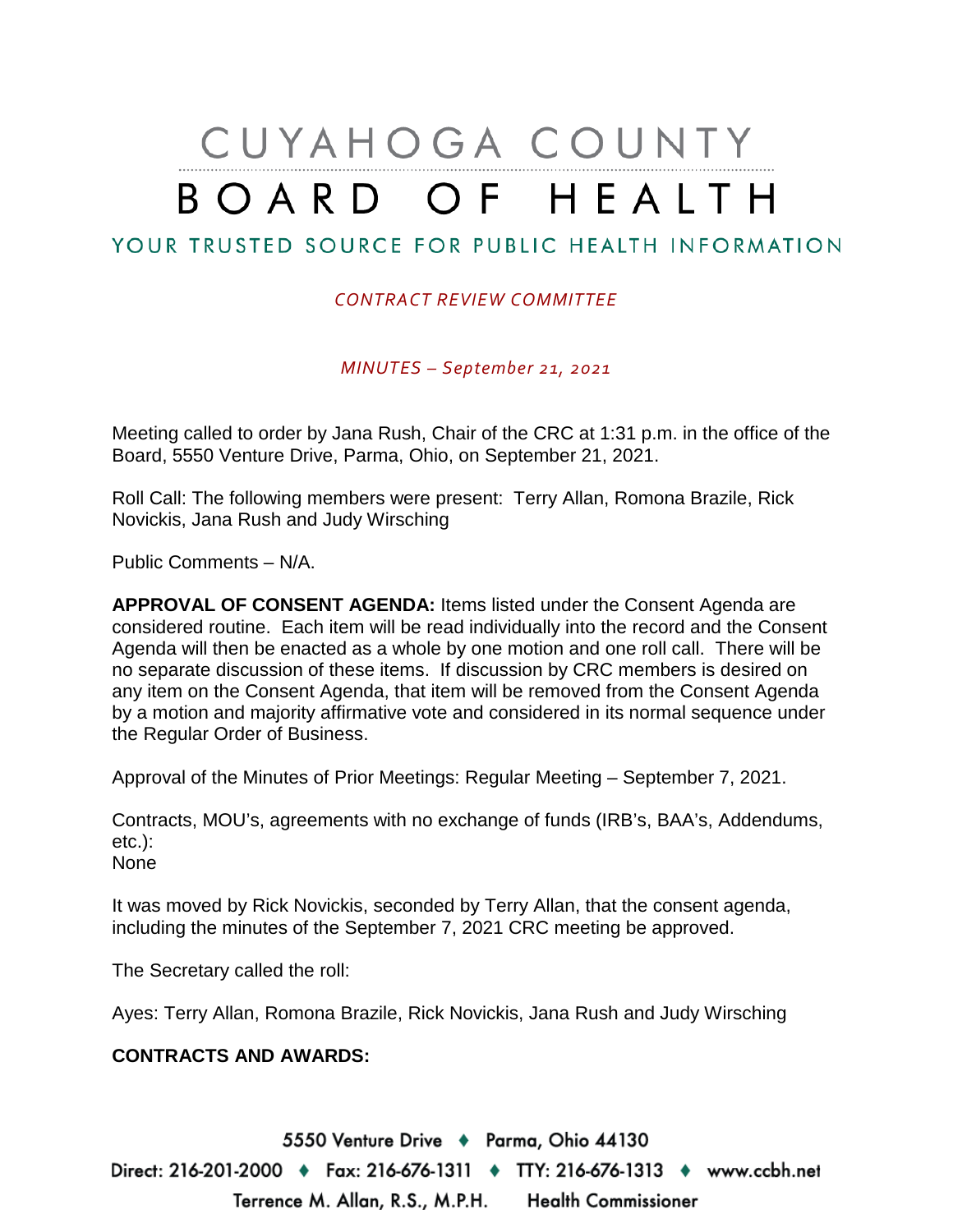Tabled Items

CRC 2021-64 Administrative Services submitting a contract and contract addendums with Paramount Insurance Company to accept CCBH as a network/participating provider to deliver all covered services under their commercial, Medicare and Medicaid plans beginning on or about July 6, 2021. Amount to be received shall be consistent with approved Paramount Insurance Company reimbursement rates.

Purpose: To establish CCBH as an in-network provider with Paramount Insurance Company.

No Action Today.

New Items For Review

Bid/Quote Openings ≥ \$25,000.00

None

Bid/Quote Openings < \$25,000.00

Lead Program Bid Openings presented by: Stephanie McConoughey

It was moved by Judy Wirsching, seconded by Rick Novickis that the following quote (CRC 2021-88) for 1860 Nela Ave., East Cleveland, Ohio 44112 be accepted as the lowest and best, and that a contract be awarded to Paragon CMS in the amount of \$24,098.00 (ref. enclosed).

The Secretary called the roll:

Ayes: Terry Allan, Romona Brazile, Rick Novickis, Jana Rush and Judy Wirsching

It was moved by Romona Brazile, seconded by Judy Wirsching that the following quote (CRC 2021-89) for 4761 East 90th St., Garfield Heights, Ohio 44125 be accepted as the lowest and best, and a contract be awarded to American Builders & Applicators in the amount of \$17,275.00 (ref. enclosed).

The Secretary called the roll:

Ayes: Terry Allan, Romona Brazile, Rick Novickis, Jana Rush and Judy Wirsching

It was moved by Terry Allan, seconded by Rick Novickis that the following quote (CRC 2021-90) for 6502 Morningside Dr., Parma, Ohio 44129 be accepted as the lowest and best, and a contract be awarded to Paragon CMS in the amount of \$16,666.00 (ref. enclosed).

5550 Venture Drive + Parma, Ohio 44130 Direct: 216-201-2000 ♦ Fax: 216-676-1311 ♦ TTY: 216-676-1313 ♦ www.ccbh.net Terrence M. Allan, R.S., M.P.H. **Health Commissioner**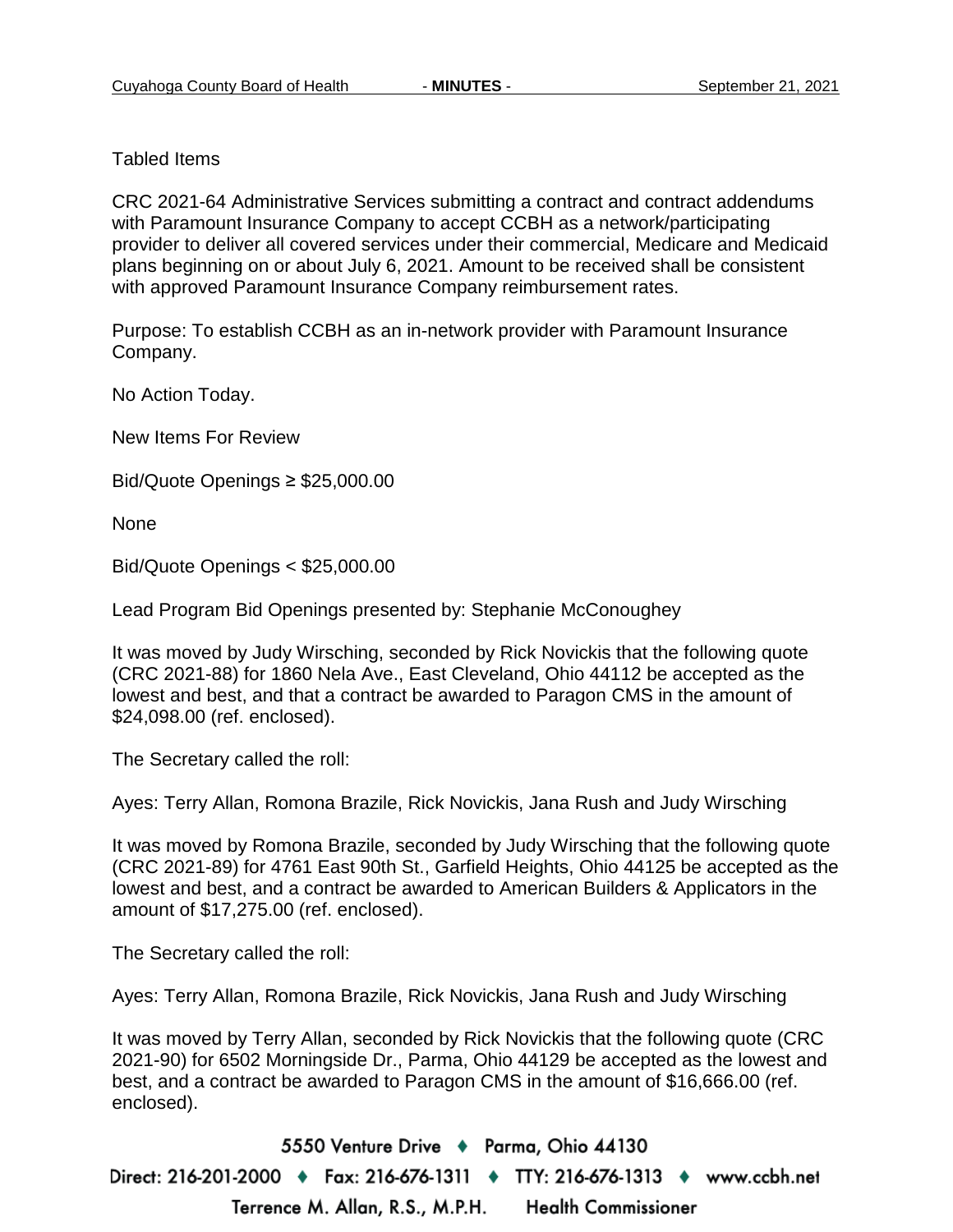The Secretary called the roll:

Ayes: Terry Allan, Romona Brazile, Rick Novickis, Jana Rush and Judy Wirsching

It was moved by Judy Wirsching, seconded by Rick Novickis that the following quote (CRC 2021-91) for 21603 Clare Ave., Maple Heights, Ohio 44137 be accepted as the lowest and best, and a contract be awarded to TNT Construction in the amount of \$2,550.00 (ref. enclosed).

The Secretary called the roll:

Ayes: Terry Allan, Romona Brazile, Rick Novickis, Jana Rush and Judy Wirsching

It was moved by Romona Brazile, seconded by Judy Wirsching that the following quote (CRC 2021-92) for 8017 Chesterfield Ave., Parma, Ohio 44129 be accepted as the lowest and best, and a contract be awarded to American Builders & Applicators in the amount of \$11,275.00 (ref. enclosed).

The Secretary called the roll:

Ayes: Terry Allan, Romona Brazile, Rick Novickis, Jana Rush and Judy Wirsching

It was moved by Romona Brazile, seconded by Judy Wirsching that the following quote (CRC 2021-93) for 5702 Bradley Ave., Parma, Ohio 44129 be accepted as the lowest and best, and a contract be awarded to TNT Construction in the amount of \$9,925.00 (ref. enclosed).

The Secretary called the roll:

Ayes: Terry Allan, Romona Brazile, Rick Novickis, Jana Rush and Judy Wirsching

Expenditures: Contracts up to \$25,000.00

It was moved by Terry Allan, seconded by Judy Wirsching that the annual contract autorenewal (CRC 2021-94) with Quadax/EDI Services effective October 8, 2021 be approved. Amount to be paid to Quadax/EDI Services is at the rates outlined within the fee schedule.

Presented by: Amy Geiss

Purpose: To serve as a Clearing House for electronic billing for the Children with Medical Handicaps program.

Funding Source: 100% funded through CCBH General Revenue.

The Secretary called the roll:

5550 Venture Drive + Parma, Ohio 44130 Direct: 216-201-2000 ♦ Fax: 216-676-1311 ♦ TTY: 216-676-1313 ♦ www.ccbh.net Terrence M. Allan, R.S., M.P.H. **Health Commissioner**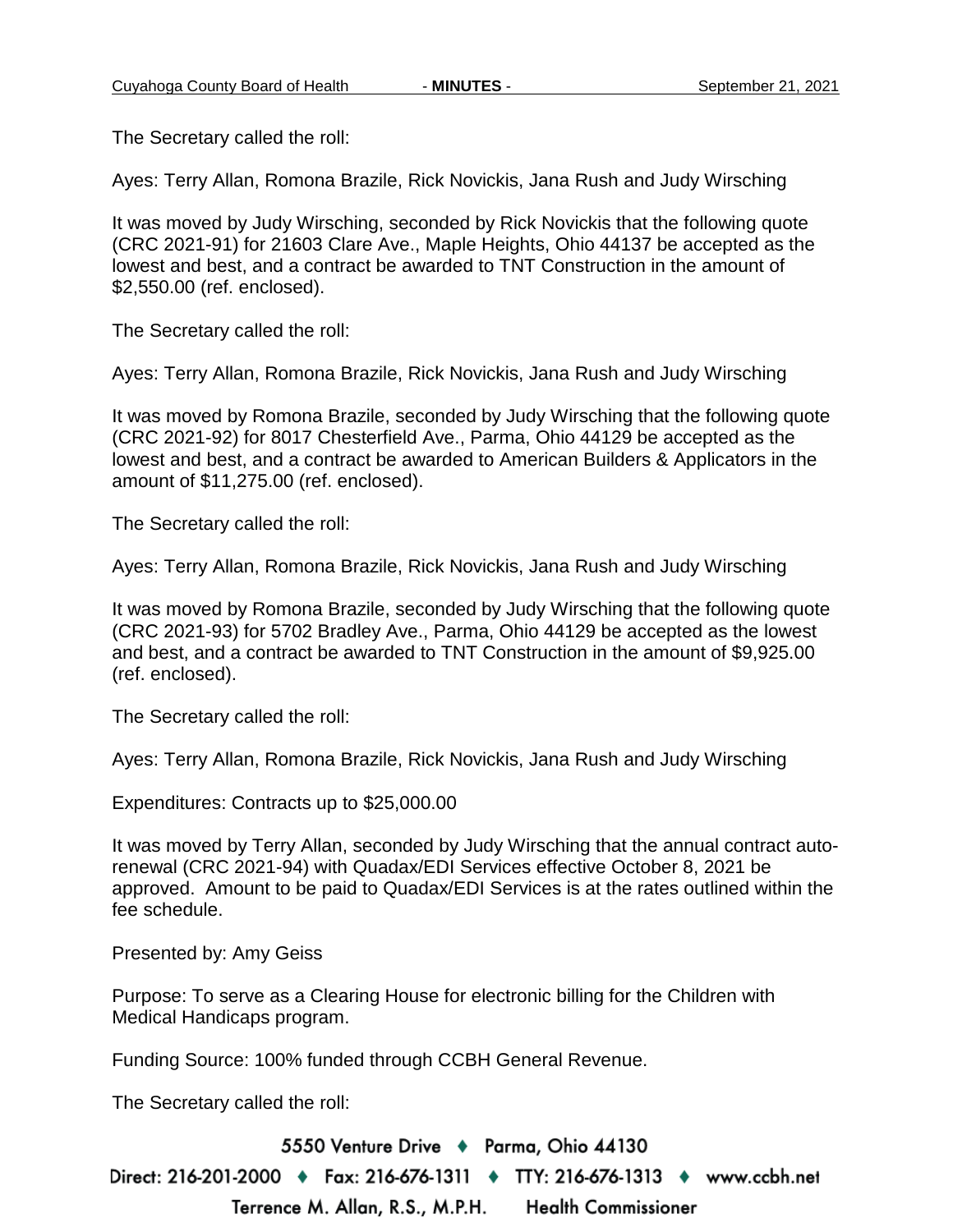Ayes: Terry Allan, Romona Brazile, Rick Novickis, Jana Rush and Judy Wirsching

It was moved by Rick Novickis, seconded by Judy Wirsching that the contract (CRC 2021-95) with The Baldwin Group, Inc. from December 1, 2021 through November 30, 2022 in an amount not to exceed \$1,211.85 be approved.

Presented by: Amy Geiss

Purpose: To provide HDIS software used for CMH charting and billing and historical resource for Immunization clients.

Funding Source: 100% funded through CCBH General Revenue.

The Secretary called the roll:

Ayes: Terry Allan, Romona Brazile, Rick Novickis, Jana Rush and Judy Wirsching

It was moved by Terry Allan, seconded by Romona Brazile that the contract (CRC 2021-96) with The MetroHealth System under the Racial and Ethnic Approaches to Community Health (REACH) Supplemental grant from March 30, 2021 through September 29, 2022 in an amount not to exceed \$24,142.00 be approved.

Presented by: Nichelle Shaw

Purpose: To provide and promote COVID-19 vaccine education and accessibility.

Funding Source: 100% reimbursable through the FY2022 REACH Supplemental grant.

The Secretary called the roll:

Ayes: Terry Allan, Romona Brazile, Rick Novickis, Jana Rush and Judy Wirsching

It was moved by Romona Brazile, seconded by Rick Novickis that the contract (CRC 2021-97) with Radio One under the Racial and Ethnic Approaches to Community Health (REACH) grant from August 30, 2021 through September 29, 2021 in an amount not to exceed \$3,000.00 be approved.

Presented by: Michele Benko

Purpose: To provide communications and marketing to support the REACH grant activities.

Funding Source: 100% reimbursable through the FY2021 REACH grant.

The Secretary called the roll:

Ayes: Terry Allan, Romona Brazile, Rick Novickis, Jana Rush and Judy Wirsching5550 Venture Drive + Parma, Ohio 44130

Direct: 216-201-2000 ♦ Fax: 216-676-1311 ♦ TTY: 216-676-1313 ♦ www.ccbh.net Terrence M. Allan, R.S., M.P.H. **Health Commissioner**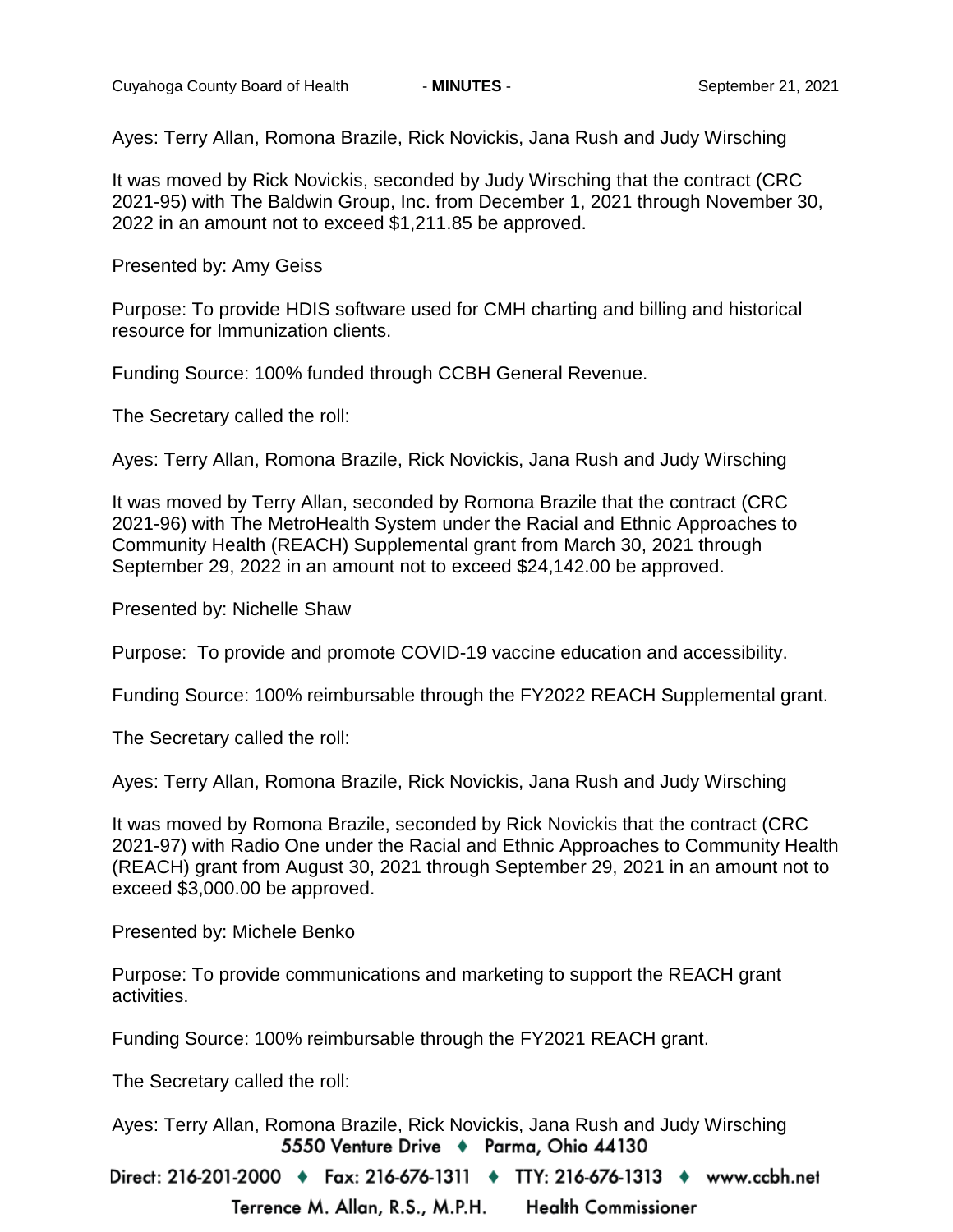It was moved by Rick Novickis, seconded by Judy Wirsching that the contract (CRC 2021-98) with A Vision of Change under the Coronavirus Response Supplemental grant from September 1, 2021 through December 31, 2021 in an amount not to exceed \$22,000.00 be approved.

Presented by: Judy Wirsching

Purpose: To coordinate COVID-19 vaccine incentive program activities.

Funding Source: 100% reimbursable through the FY2020 Coronavirus Response Supplemental grant.

The Secretary called the roll:

Ayes: Terry Allan, Romona Brazile, Rick Novickis, Jana Rush and Judy Wirsching

Revenue Generating Agreements up to \$25,000.00

None

**Contract Rescissions** 

None

Other Business.

Public Comment - N/A.

Thereupon, it was moved by Judy Wirsching, seconded by Rick Novickis, that the following Motion be adopted:

BE IT RESOLVED that the meeting be adjourned at 1:49 p.m.

The Secretary called the roll:

Ayes: Terry Allan, Romona Brazile, Rick Novickis, Jana Rush and Judy Wirsching

**Committee Chair** 

5550 Venture Drive + Parma, Ohio 44130 Direct: 216-201-2000 • Fax: 216-676-1311 • TTY: 216-676-1313 • www.ccbh.net Terrence M. Allan, R.S., M.P.H. **Health Commissioner**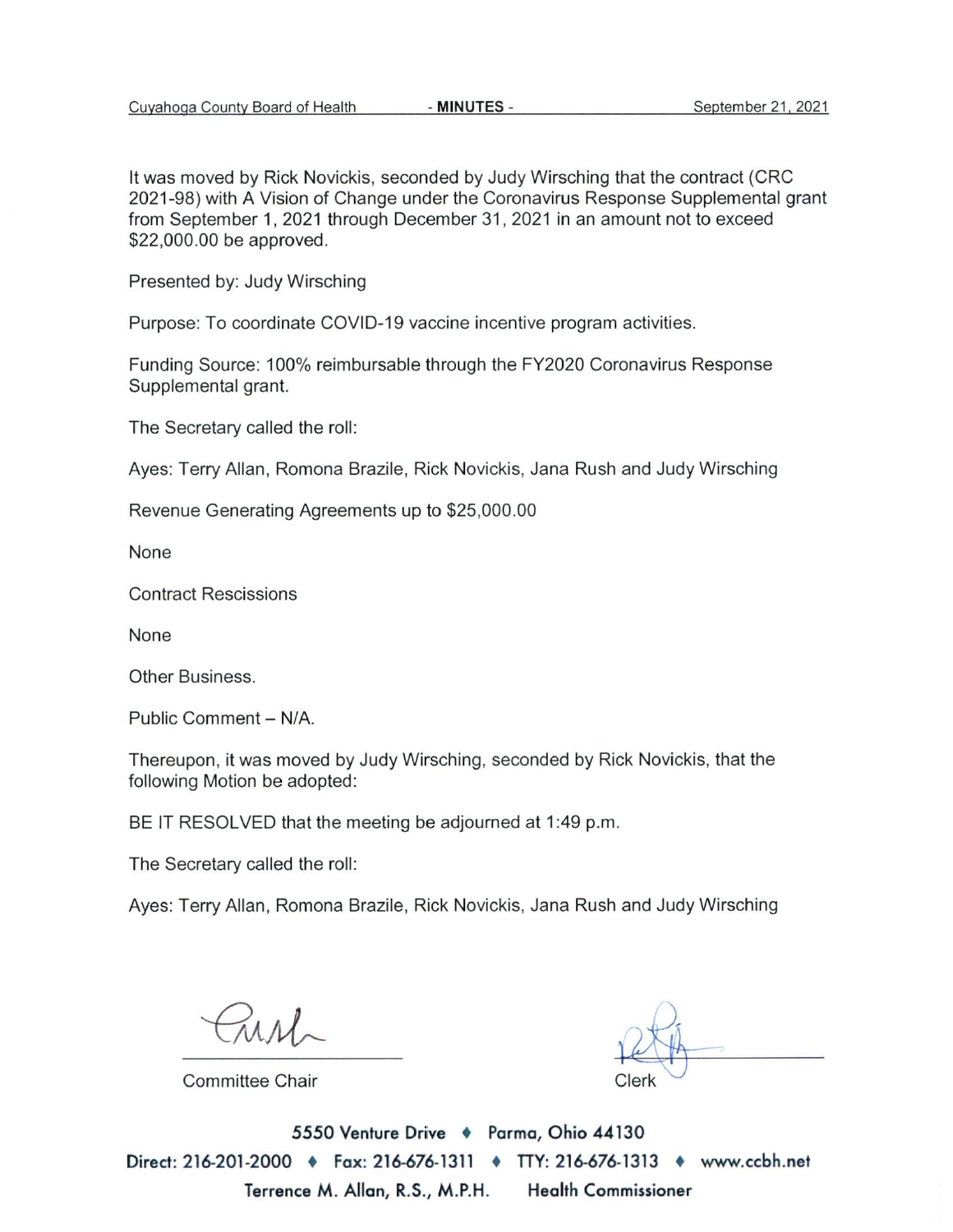## **QUOTE RESULTS**

#### **Project Address**

**Name: Address: City,State, Zip:** East Cleveland, OH 44112 **CRC No:** CRC 2021-88 Norm King 1860 Nela Ave.

**The following quotes were received and opened:**

| <b>NAME OF CONTRACTOR</b>       | <b>QUOTE</b> | <b>LEAD</b> | HН      | <b>MATCH</b> |
|---------------------------------|--------------|-------------|---------|--------------|
| American Builders & Applicators | \$26,000     | \$24.850    | \$1,150 | \$14,850     |
| <b>Green Home Solutions</b>     | \$27,700     | \$25,400    | \$2,300 | \$15,400     |
| Paragon CMS                     | \$24,098     | \$22,178    | \$1,920 | \$12,178     |
| <b>TNT Construction</b>         | \$25,540     | \$24.140    | \$1,400 | \$14,140     |

**ESTIMATE:** \$26,435.00 \$ 24,315.00 \$ 2,120.00

**Recommended award:** Paragon CMS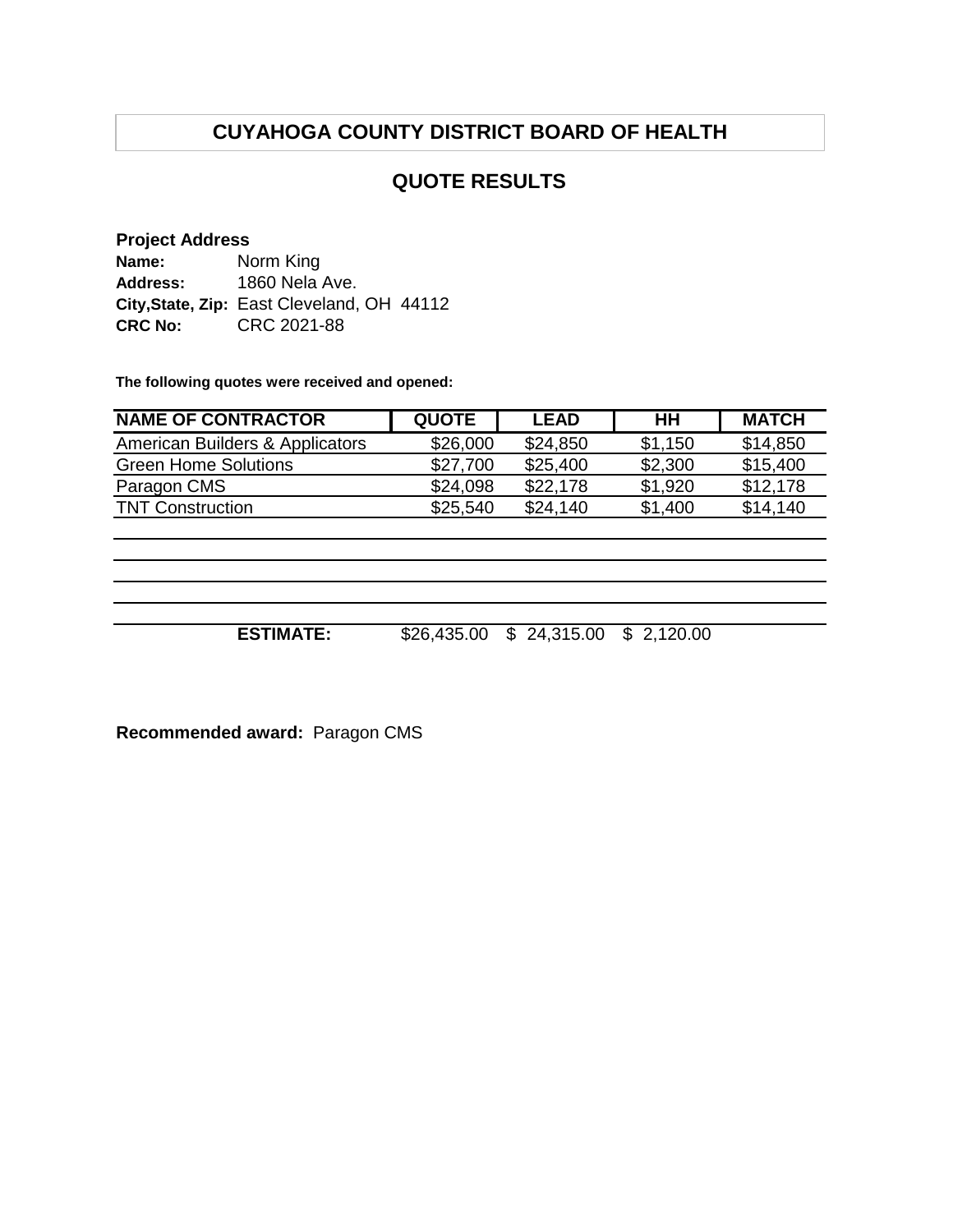## **QUOTE RESULTS**

#### **Project Address**

| Name:           | Bianca Sharp                              |  |
|-----------------|-------------------------------------------|--|
| <b>Address:</b> | 4761 E.90th St.                           |  |
|                 | City, State, Zip: Garfield Hts., OH 44125 |  |
| <b>CRC No:</b>  | CRC 2021-89                               |  |

**The following quotes were received and opened:**

| <b>NAME OF CONTRACTOR</b>       | <b>QUOTE</b> | <b>LEAD</b> | HH      | <b>MATCH</b> |
|---------------------------------|--------------|-------------|---------|--------------|
| American Builders & Applicators | \$17,275     | \$14,900    | \$2,375 | \$4,900      |
| <b>Green Home Solutions</b>     | \$19,150     | \$16,900    | \$2,250 | \$6,900      |
| Paragon CMS                     | \$17,790     | \$15,923    | \$1,867 | \$5,923      |
| <b>TNT Construction</b>         | \$19,575     | \$18,015    | \$1,560 | \$8,015      |
|                                 |              |             |         |              |

**ESTIMATE:** \$18,352.50 \$ 15,700.00 \$ 2,652.50

**Recommended award:** American Builders & Applicators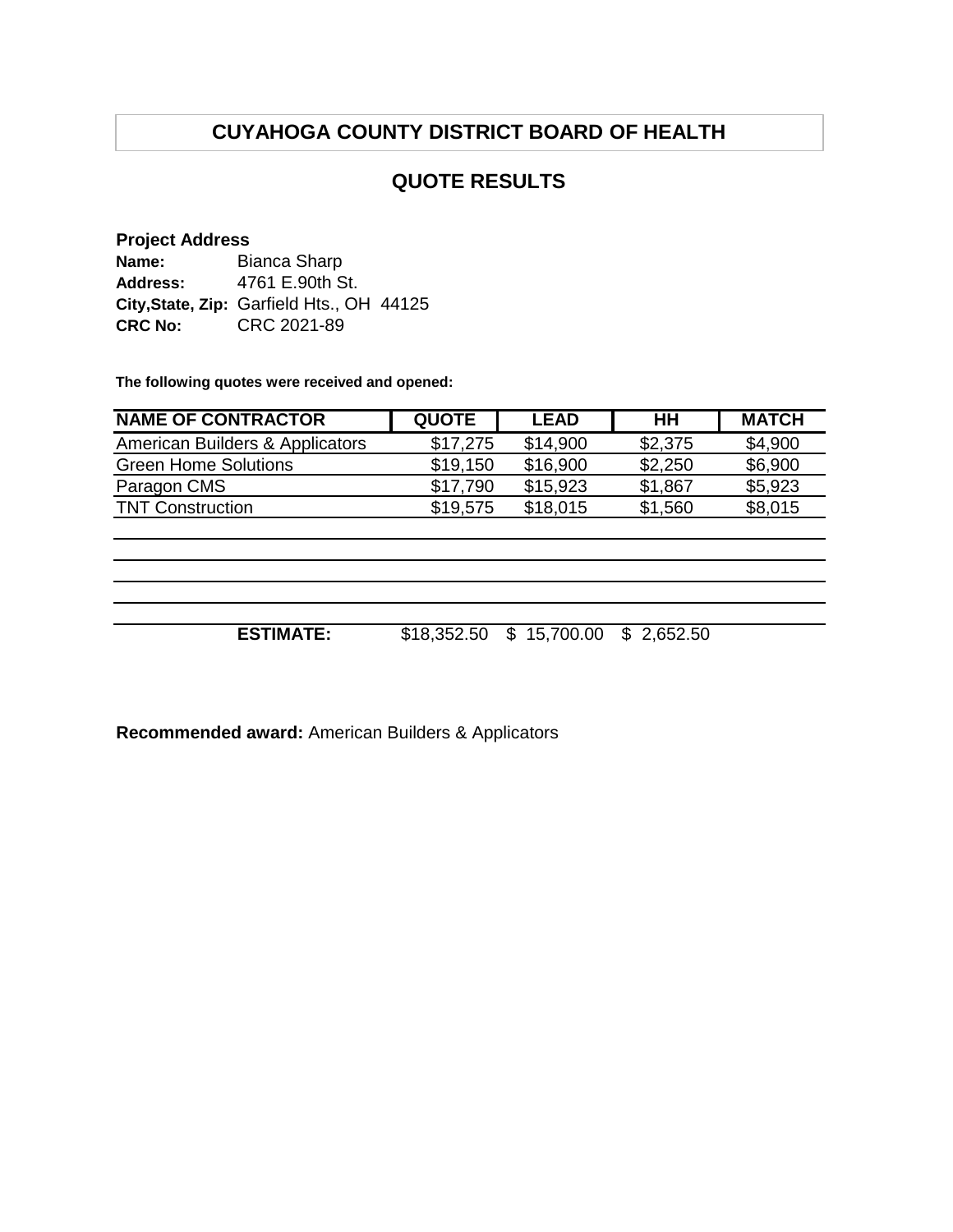## **QUOTE RESULTS**

#### **Project Address**

**Name: Address: City,State, Zip:** Parma, OH 44129 **CRC No:** CRC 2021-90 6502 Morningside Dr. Sanaa Almasri & Bassell Hafez

**The following quotes were received and opened:**

| <b>NAME OF CONTRACTOR</b>       | <b>QUOTE</b> | <b>LEAD</b> | HН      | <b>MATCH</b> |
|---------------------------------|--------------|-------------|---------|--------------|
| American Builders & Applicators | \$17,800     | \$15,400    | \$2,400 | \$5,400      |
| <b>Green Home Solutions</b>     | \$17.700     | \$16,200    | \$1,500 | \$6,200      |
| Paragon CMS                     | \$16,666     | \$14.776    | \$1,890 | \$4.776      |
| <b>TNT Construction</b>         | \$19,680     | \$17.400    | \$2,280 | \$7,400      |

**ESTIMATE:** \$16,720.00 \$15,675.00 \$1,045.00

**Recommended award:** Paragon CMS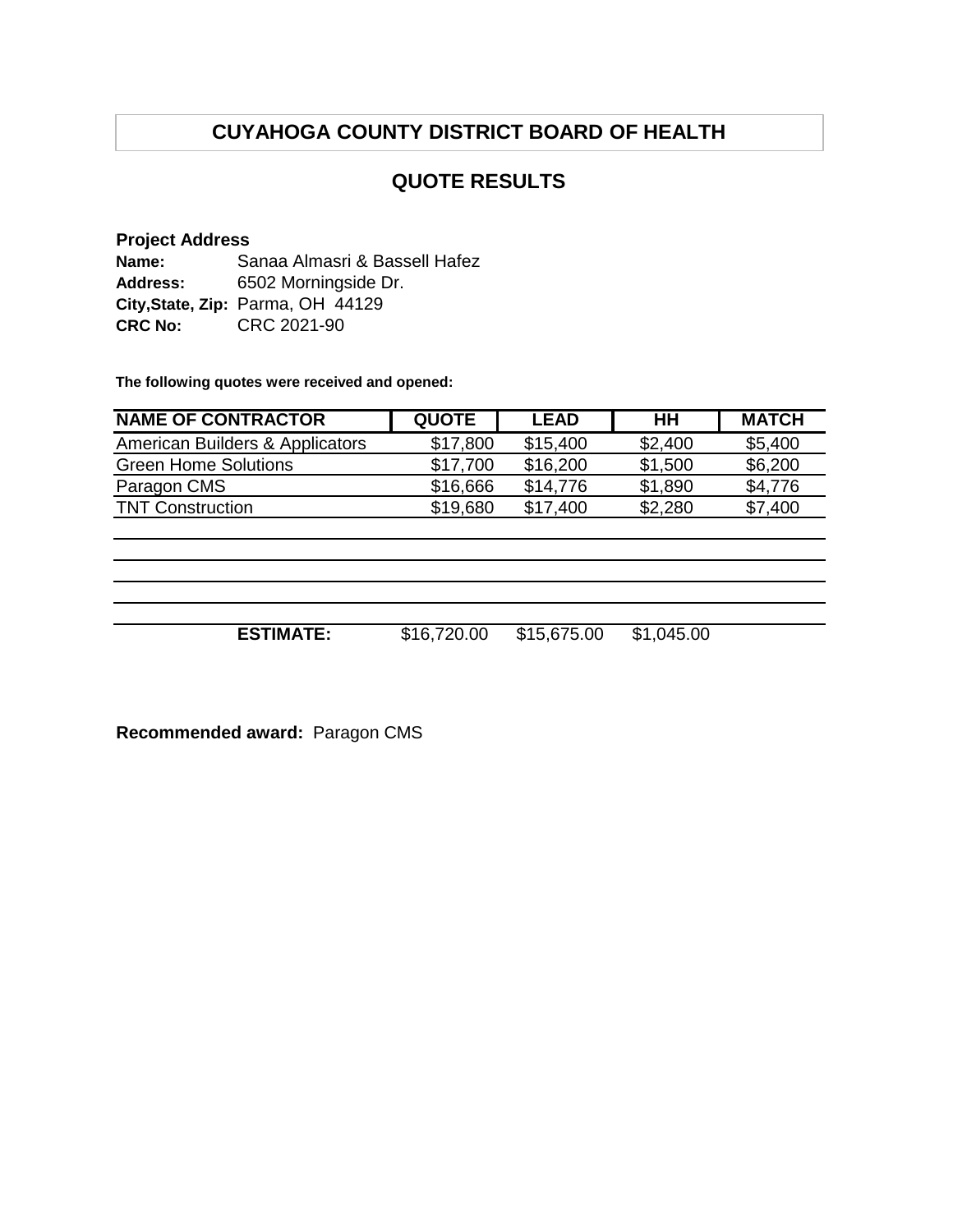## **QUOTE RESULTS**

## **Project Address**

**Name: Address: City,State, Zip:** Maple Hts., OH 44137 **CRC No:** CRC 2021-91 Willie & Princess Young 21603 Clare Ave.

**The following quotes were received and opened:**

| <b>NAME OF CONTRACTOR</b>  | <b>QUOTE</b> | <b>LEAD</b> | HН      | <b>MATCH</b> |
|----------------------------|--------------|-------------|---------|--------------|
| <b>Green Home Solution</b> | \$4,350      | \$2,800     | \$1,550 | \$0          |
| Paragon CMS                | \$3,355      | \$1,940     | \$1,415 | \$0          |
| <b>TNT Construction</b>    | \$2,550      | \$1<br>.700 | \$850   | \$0          |

**ESTIMATE:** \$2,980.00 \$1,875.00 \$1,105.00

**Recommended award:** TNT Construction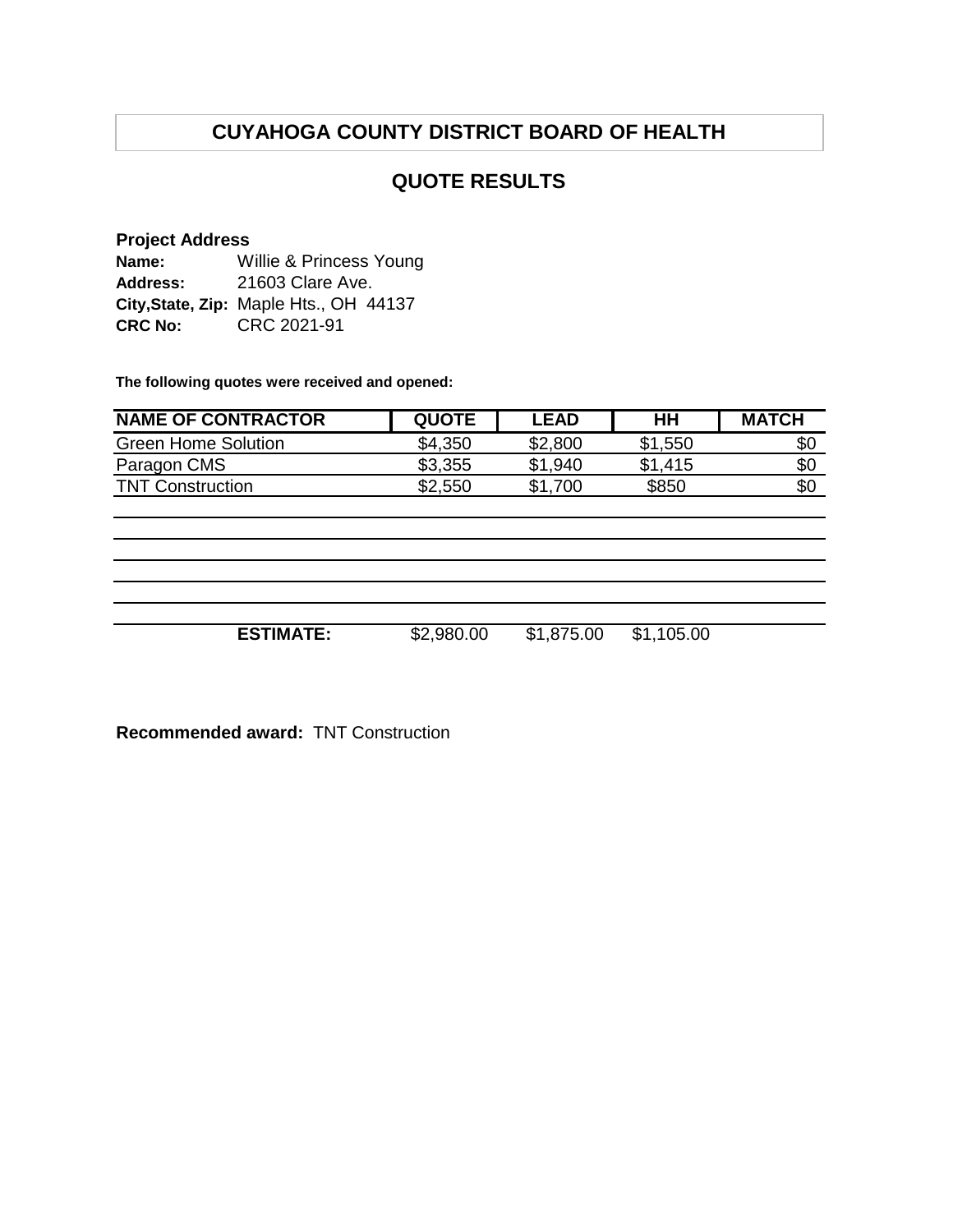## **QUOTE RESULTS**

#### **Project Address**

| Name:           | <b>Michelle Mitchell</b>          |  |  |
|-----------------|-----------------------------------|--|--|
| <b>Address:</b> | 8017 Chesterfield Ave.            |  |  |
|                 | City, State, Zip: Parma, OH 44129 |  |  |
| <b>CRC No:</b>  | CRC 2021-92                       |  |  |

**The following quotes were received and opened:**

| <b>NAME OF CONTRACTOR</b>       | <b>QUOTE</b> | <b>LEAD</b> | HН      | <b>MATCH</b> |
|---------------------------------|--------------|-------------|---------|--------------|
| American Builders & Applicators | \$11,275     | \$9,825     | \$1,450 | \$1,825      |
| <b>Green Home Solution</b>      | \$13,300     | \$12,250    | \$1,050 | \$4,250      |
| Paragon CMS                     | \$12,490     | \$11,040    | \$1,450 | \$3,040      |
| <b>TNT Construction</b>         | \$12,805     | \$11.750    | \$1,055 | \$3,750      |
|                                 |              |             |         |              |

| <b>ESTIMATE:</b> | \$13,215.00 \$ 11,600.00 \$ 1,615.00 |  |
|------------------|--------------------------------------|--|

**Recommended award:** American Builders & Applicators